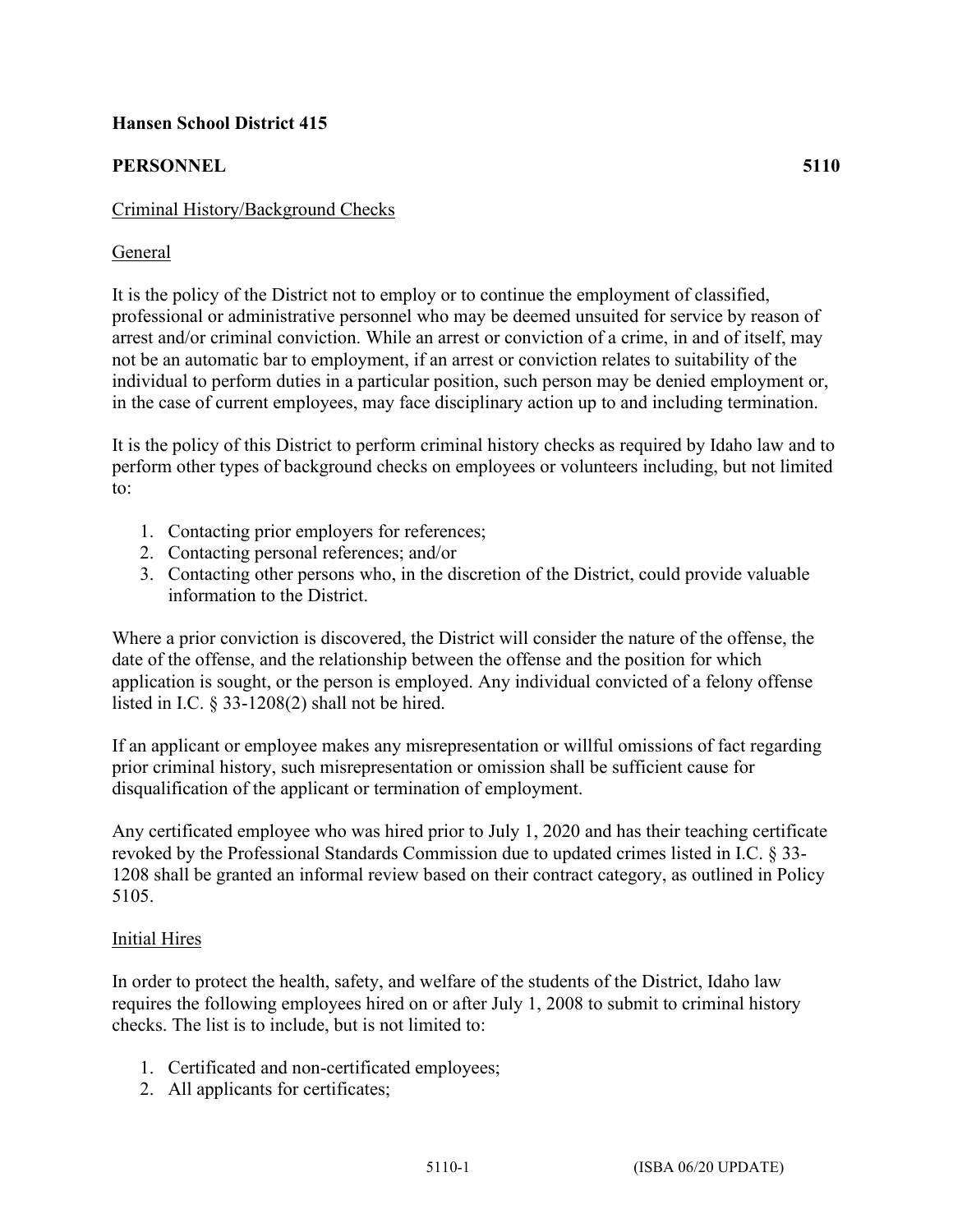- 3. Substitute staff;
- 4. Individuals involved in other types of student training such as practicums and internships; and
- 5. All individuals who have unsupervised contact with students.

A criminal history check shall be based on a complete ten finger fingerprint card or scan and include, at a minimum, the following:

- 1. Idaho bureau of criminal identification;
- 2. Federal bureau of investigation (FBI) criminal history check; and
- 3. Statewide sex offender registry.

Employees will be required to undergo a criminal history check within five days of starting employment or unsupervised contact with students, whichever is sooner.

The fee charged to an employee shall be \$40.00. All criminal history check records will be kept on file at the state department of education. A copy of the records will be given to the employee upon request.

# Employee Arrest or Conviction

All employees shall have the continuing duty to notify the District of any arrest or criminal conviction that occurs subsequent to being hired by the District. In the event that any employee, whether full-time or part-time, probationary or non-probationary, classified or certified, is arrested, charged, or indicted for a criminal violation of any kind, whether misdemeanor or felony, with the exception of minor traffic infractions, he or she is required to report such arrest promptly to the employee's supervisor or department head within one business day unless mitigating circumstances exist. This reporting requirement applies regardless of whether such arrest has occurred on-duty or off-duty. Failure to comply with this reporting requirement shall be grounds for disciplinary action, up to and including termination.

Additionally, if an employee has a protection order served against him or her, the employee shall follow the same reporting requirements as outlined above.

Supervisors or department heads shall contact the Superintendent or designee upon receiving notification that an employee has been arrested or has a protection order served against him or her. The District reserves the right to determine appropriate disciplinary action in such cases, up to and including termination, depending upon the facts and circumstances surrounding the incident.

It is the discretion of the District to terminate or take other action against any employee that has either been convicted of one or more of the felony offenses set forth in I.C. § 33-1208 or made a material misrepresentation or omission on their job application.

# Substitute Teachers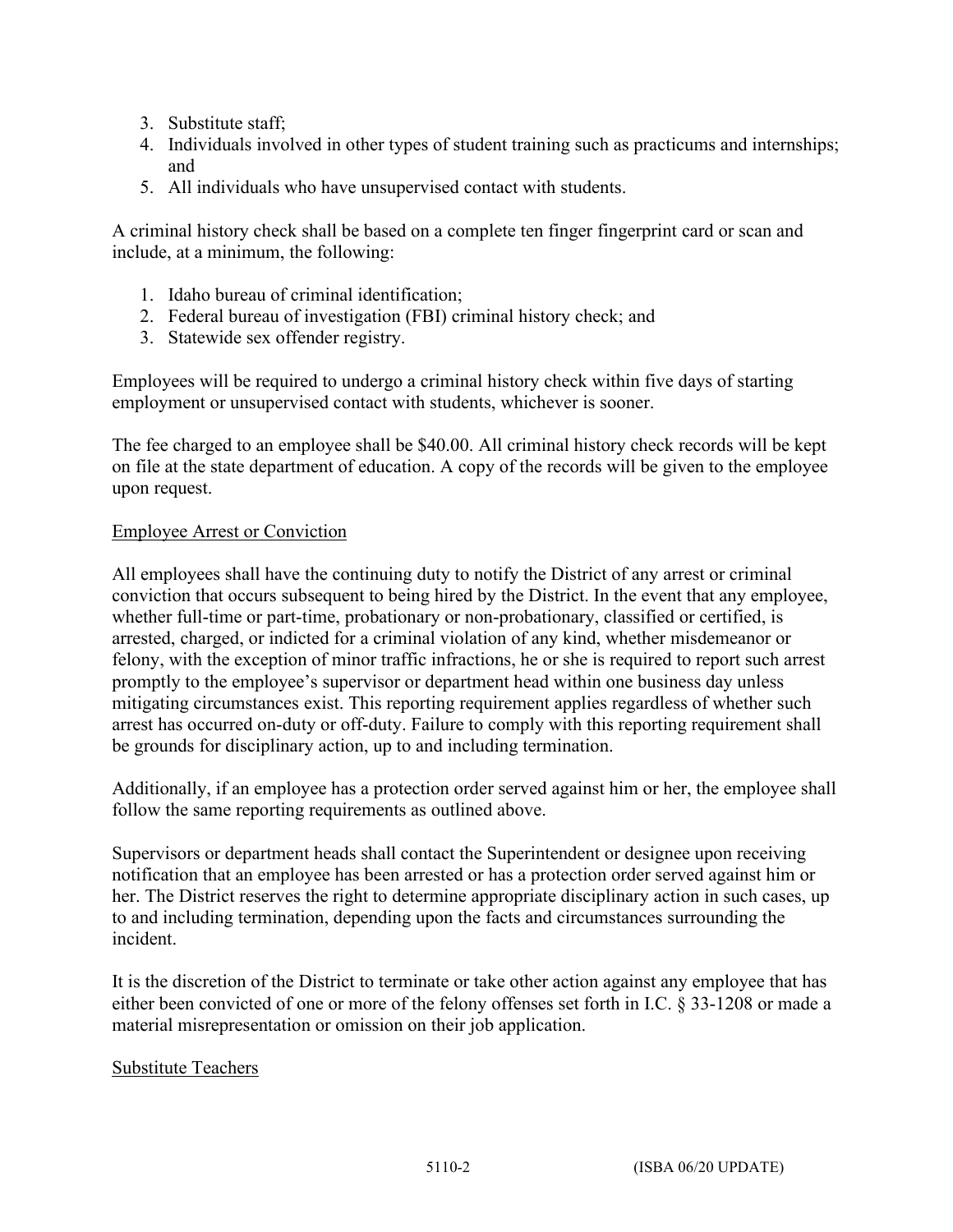The State Department of Education shall maintain a statewide list of substitute teachers. To remain on the statewide substitute teacher list, the substitute teacher shall undergo a criminal history check every five years. If a substitute teacher has undergone a criminal history check within five years as a result of employment with another District, the District may in its sole discretion, not require a substitute to undergo a criminal history check. If the District does desire a substitute teacher who has undergone a criminal history check within the last five years to undergo an additional criminal history check, the District will pay the costs of such check.

#### Other Employees

The District may require that any employee be subjected to criminal history checks. If required, the District will pay the costs of such checks.

#### Volunteers

Any volunteer in the District who has regular unsupervised access to students, as determined by the Superintendent or the Superintendent's designee, shall submit to a fingerprint criminal background investigation conducted by the appropriate law enforcement agency prior to consideration for volunteering in the schools of this District.

Any requirement of a volunteer to submit to a fingerprint background check shall be in compliance with the Volunteers for Children Act of 1998 and applicable federal regulations. If a volunteer has any prior record of arrest or conviction by any local, state, or federal law enforcement agency for an offense other than a minor traffic violation, the facts must be reviewed by the Superintendent, who shall decide whether the volunteer is suitable to be in the presence of the students in the District. Arrests resolved without conviction shall not be considered in the hiring process unless the charges are pending.

#### **Contractors**

The District maintains a safe environment for students by developing a system that cross-checks all contractors or other persons who have irregular contact with students against the statewide sex offender register.

# Confidentiality

Outstanding warrants, criminal charges, and/or protective orders may be confidential. An employee who is provided access to such information relating to another employee shall ensure that the information remains confidential. If an employee discloses such information without authorization, the employee shall be subject to disciplinary action.

Legal References: Pub. L. 105-251 Volunteers for Children Act I.C. § 33-130 Criminal History Checks for School District Employees or Applicants for Certificates